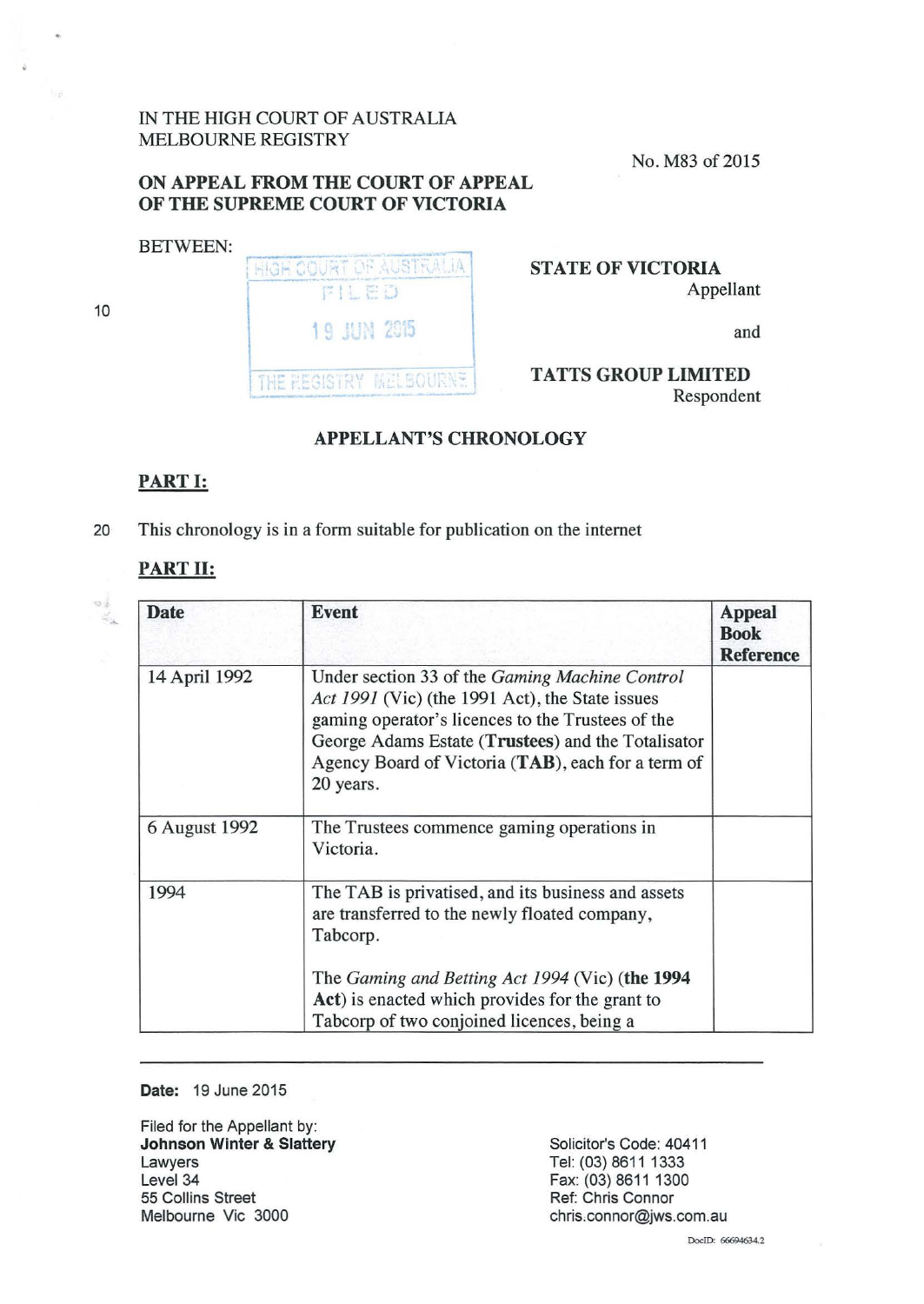| <b>Date</b>      | <b>Event</b>                                                                                                                                                                                                                                                                                                                                                                                                                          | <b>Appeal</b>                   |
|------------------|---------------------------------------------------------------------------------------------------------------------------------------------------------------------------------------------------------------------------------------------------------------------------------------------------------------------------------------------------------------------------------------------------------------------------------------|---------------------------------|
|                  |                                                                                                                                                                                                                                                                                                                                                                                                                                       | <b>Book</b><br><b>Reference</b> |
|                  | wagering licence and a gaming licence.                                                                                                                                                                                                                                                                                                                                                                                                |                                 |
|                  | As consideration for its wagering licence and<br>gaming licence, Tabcorp pay the net float proceeds<br>of \$597.2 million to the State.                                                                                                                                                                                                                                                                                               |                                 |
|                  | Section 21 of the 1994 Act confers upon Tabcorp a<br>conditional right to payment upon the expiry of its<br>licences.                                                                                                                                                                                                                                                                                                                 |                                 |
|                  | Following the 1994 Act, the only two authorised<br>gaming operators in Victoria outside of Crown<br>Casino are the Trustees and Tabcorp.                                                                                                                                                                                                                                                                                              |                                 |
| 1994 - 1995      | The State enters into negotiations with the Trustees<br>for the purpose of ensuring that the two gaming<br>operators compete with each other on an equal<br>basis. This includes securing a commitment from<br>the Trustees to pay a licence fee equivalent to the<br>amount paid by Tabcorp for its gaming licence.                                                                                                                  |                                 |
| 17 November 1995 | The State and the Trustees enter into a written<br>agreement (1995 Agreement).                                                                                                                                                                                                                                                                                                                                                        |                                 |
|                  | The 1995 Agreement contains, <i>inter alia</i> , clauses to<br>the following effect:                                                                                                                                                                                                                                                                                                                                                  |                                 |
|                  | The Trustees pay the State a licence fee<br>(a)<br>clause 3).                                                                                                                                                                                                                                                                                                                                                                         |                                 |
|                  | (b)<br>The Trustees receive a payment on the expiry<br>of their licence provided certain conditions<br>are satisfied (clause 7).                                                                                                                                                                                                                                                                                                      |                                 |
|                  | The Minister on behalf of the State agrees to<br>(c)<br>cause draft legislation to be prepared and to<br>use his best endeavours to procure that the<br>Parliament of Victoria enact legislation<br>which includes, <i>inter alia</i> , the Trustees'<br>obligation to pay the licence fees in<br>accordance with clause 3 of the Agreement<br>and the State's conditional obligation to<br>make a payment under clause 7 (clause 8). |                                 |
| 2 July 1996      | The 1991 Act is amended pursuant to clause 8 of the<br>1995 Agreement (the 1996 Amendments).                                                                                                                                                                                                                                                                                                                                          |                                 |

 $\ddot{\phantom{0}}$ 

 $\ddot{\phantom{1}}$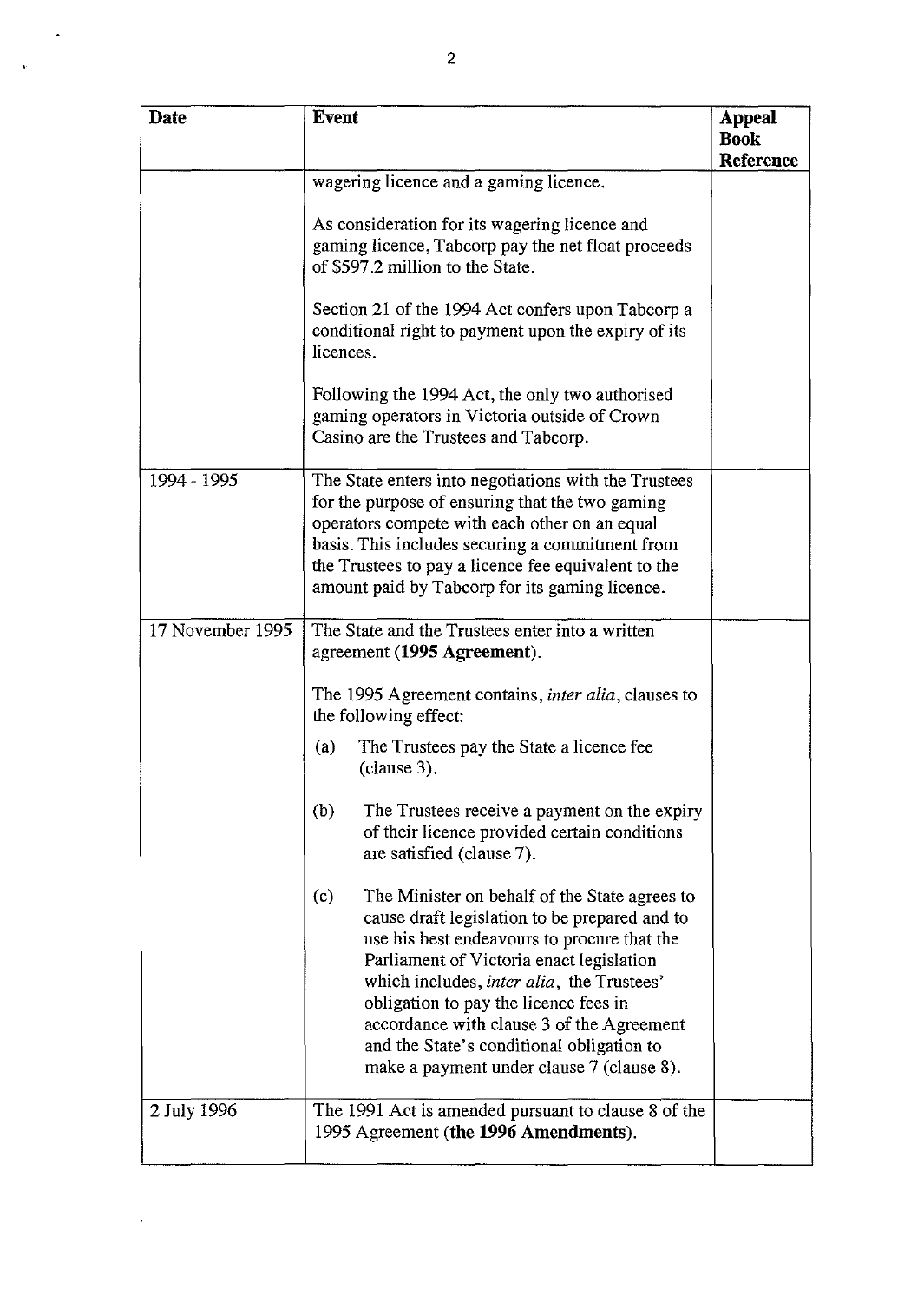| <b>Date</b>   | <b>Event</b>                                                                                                                                                                                                                                                                                                                                                                                 | <b>Appeal</b><br><b>Book</b> |
|---------------|----------------------------------------------------------------------------------------------------------------------------------------------------------------------------------------------------------------------------------------------------------------------------------------------------------------------------------------------------------------------------------------------|------------------------------|
|               |                                                                                                                                                                                                                                                                                                                                                                                              | <b>Reference</b>             |
|               | The 1996 Amendments introduce a statutory:                                                                                                                                                                                                                                                                                                                                                   |                              |
|               | requirement on Tatts to pay an annual<br>۰<br>licence fee in terms equivalent to its<br>obligation under cl 3 of the 1995<br>Agreement; and                                                                                                                                                                                                                                                  |                              |
|               | payment provision in similar, but not<br>identical, terms to the contractual terminal<br>payment provision contained in clause 7 of<br>the 1995 Agreement. The statutory terminal<br>payment provision was provided for in a<br>new section 35A of the 1991 Act (as<br>amended).                                                                                                             |                              |
|               | Prior to the State introducing into Parliament the<br>Bill containing the 1996 Amendments, the Trustees<br>provide comments on the Bill.                                                                                                                                                                                                                                                     |                              |
| 28 June 1999  | The State and the Trustees enter into a further<br>agreement (1999 Agreement) which, inter alia,<br>amends the annual licence payment provisions of<br>the 1995 Agreement.                                                                                                                                                                                                                   |                              |
| 1 July 2004   | The Parliament of Victoria enacts the Gambling<br><i>Regulation Act 2003 (Vic) (Act)</i> which consolidates<br>its gambling legislation and repeals the 1991 and<br>1994 Acts.                                                                                                                                                                                                               |                              |
| 31 May 2005   | Tattersall's Limited, by this time known as Tatts<br>Group Limited (Tatts), the Trustees, several<br>subsidiaries of Tatts and the State enter into an<br>agreement pursuant to which the 1995 Agreement<br>(as amended by the 1999 Agreement) was<br>transferred and novated to Tatts, and the Trustees<br>transferred their gaming operator's licence to Tatts<br>by a deed of assignment. |                              |
| 10 April 2008 | Following a public review of gambling licences in<br>Victoria, the then Premier of Victoria announces<br>that "the State had decided to move to a new<br>structure for the gaming industry, which removes<br>the need for separate gaming machine operators,<br>Tattersalls and Tabcorp, with venues set to own,<br>operate and maintain gaming machines".                                   |                              |